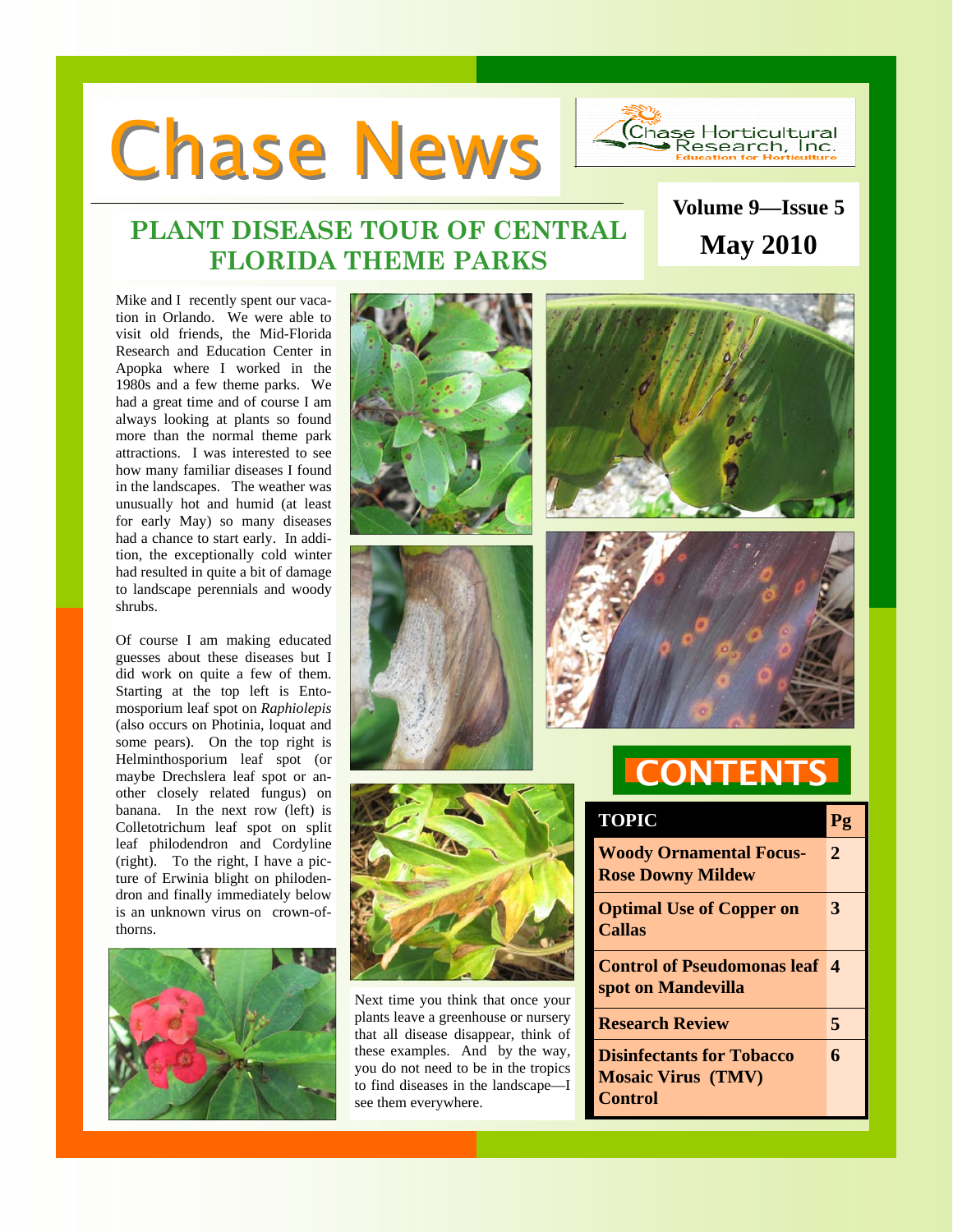### **Page 2** Chase News

# **WOODY ORNAMENTAL FOCUS — ROSE DOWNY MILDEW—with Gary Osteen**

It has been a banner year for rose downy mildew all over the United States. We have seen some of the most impressive symptoms on so-called disease-resistant roses. In the midst of this disease bumper crop, the IR-4 program continues to focus on downy mildew. This month I am presenting work we completed on a rose downy mildew on fieldgrown plants in Bakersfield, CA. Our cooperator in the area, Gary Osteen, started the trial on 19 February. Plants were treated weekly (in most cases) until the trial was completed on 24 April. The rose used was 'Pink Double Knock -Out' and plants were naturally infected with downy mildew (*Peronospora sparsa*). Disease severity was low to moderate during the trial due to unfavorable weather until near the end of the trial.



The rating on 24 March (5 weeks after initiation) did show the best prevention with Regalia SC (Marrone Innovaitons) at 1% although this treatment did cause phytotoxicity and did not last until the end of the trial. Regalia is an extract of Giant knotweed (previously called Milsana in a different formulation).

Mandipropamid at 4 oz/100 gal (Syngenta

Professional Products) and Disarm O (fluoxastrobin form OHP) were also significantly better than the water sprayed control at the first rating. Adorn (Valent USA) is a new product for *Phytophthora,* downy mildew and *Pythium*. It is a new chemical class and the active ingredient is fluopicolide. As a monthly drench it did not perform well in this field trial. BAS 651 is an experimental product from BASF Corp. that also did not perform well in this trial.

At the end of the trial (10 weeks after initiation) there were significant differences between treatments based on the analysis of variance but differences could not be separated using Student-Newman-Keuls test for mean separation. (data not shown). Nevertheless, the lowest levels of downy mildew were found on plants treated with Disarm O (4 oz/100 gal) and Heritage at both 7 and 14 day intervals as well as Stature SC (dimethomorph from BASF Corp. used at a very low rate in my opinion). The strobilurins have not been as effective on rose downy mildew as other products in some previous trials but clearly Disarm O and Heritage were superior in this trial. Finally, Stature SC has performed better on downy mildew in most of the trials we have performed or reviewed than other products included.



**Effect of fungicides on severity of rose downy mildew** 

| <b>Treatment</b>                  | <b>Trt. Interval</b> | <b>Rate/100</b><br>gal.    | <b>Disease</b><br>severity |
|-----------------------------------|----------------------|----------------------------|----------------------------|
| Water                             | 7 days spray         |                            | 3.3 <sub>d</sub>           |
| Adorn                             | 28 days<br>drench    | 1 <sub>oz</sub>            | 3.4 <sub>d</sub>           |
| Adorn                             | 28 days<br>drench    | 2 oz                       | 2.7 abcd                   |
| <b>BAS651</b>                     | 14 days spray        | 11 oz                      | 3.3 cd                     |
| <b>BAS651</b>                     | 14 days spray        | 13.4 oz                    | $3.0$ abcd                 |
| Disarm 480SC                      | 14 days spray        | $2 \Omega$                 | $2.6$ abc                  |
| Disarm 480SC                      | 14 days spray        | 4 oz                       | 3.1 bcd                    |
| Heritage/Bond<br>Max              | 7 days spray         | $4 \frac{\text{oz}}{4}$ oz | 2.7 abcd                   |
| Heritage/Bond<br>Max              | 14 days spray        | $4 \frac{\text{oz}}{4}$ oz | 2.8 abcd                   |
| Mandipropamid/<br><b>Bond Max</b> | 7 days spray         | $4 \frac{\text{oz}}{4}$ oz | $2.5$ ab                   |
| Mandipropamid/<br><b>Bond Max</b> | 7 days spray         | 8 oz/4 oz                  | 2.8 abcd                   |
| Regalia SC                        | 7 days spray         | $0.5\%$                    | 2.8 abcd                   |
| Regalia SC                        | 7 days spray         | $1\%$                      | 2.3a                       |
| Subdue MAXX                       | 14 days spray        | 1 <sub>oz</sub>            | 2.9 abcd                   |
| <b>Stature SC</b>                 | 14 days spray        | 6.12 oz                    | 2.7 abcd                   |

**Disease severity was rated as follows:1 (none), 2 (slight), 3 (moderate), 4 (severe) and 5 (dead). Numbers followed by the same letter are not statistically different using Student-Newman-Keuls method.**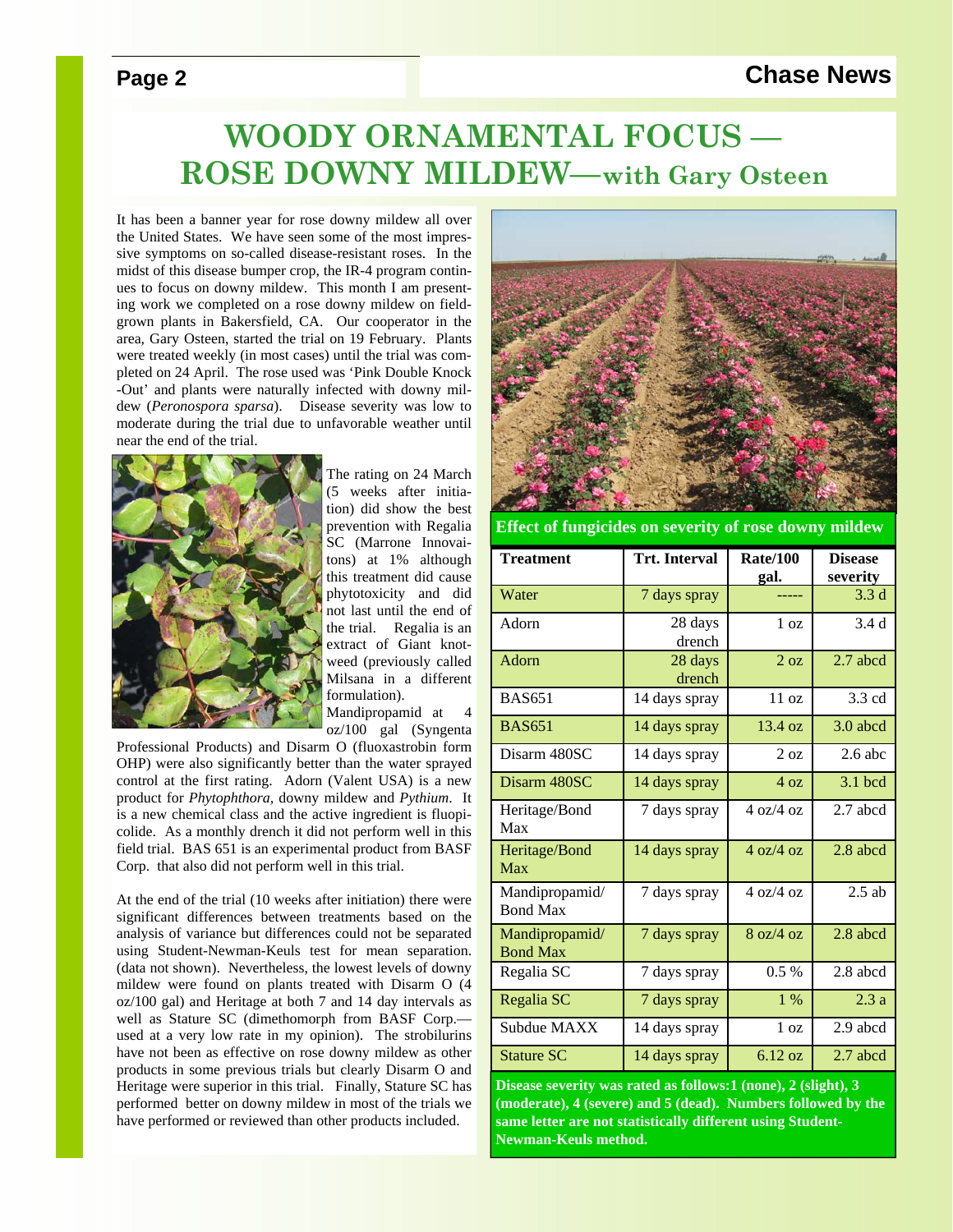# **Page 3** Chase News

# **OPTIMAL USE OF COPPER ON CALLAS**

We have been working on calla lilies off and on over the past 8 or 9 years. Sometimes we have worked on *Erwinia* and sometimes on *Pythium*. We never really know what to expect on a batch of bulbs. In many of our trials, we have seen that using too many fungicide/bactericide applications has resulted in crop damage. Over the past few years we have also been hearing that bulb sprays with copper is gaining ground as a popular choice for control of bacterial soft rot on callas.

We obtained bulbs of *Zantedeschia* 'Hot Chocolate' from a southern California cut flower grower and set up two trials to evaluate copper bactericide/fungicides applied as bulb sprays or drenches. Trials were performed over the past winter.

Bulbs were sprayed by laying them out in a single layer on a greenhouse bench and allowed to dry one day. They were planted in either 5 or 6 inch pots containing Fafard Mix 2B and top-dressed with the recommended rate of Osmocote Plus 15-9-12 and irrigated as needed. Each trial ran 5 months and plants were kept in a heated greenhouse with a minimum temperature of 55 F. We recorded the emergence date for each bulb but did not find that treatments affected emergence date significantly.

**Trial One**—The table below shows the exact treatments used as well as the final root growth. None of the treatments affected the top growth of these

plants. There was slight root rot in some pots but it was not related to treatment. The first trial showed best root development for the plants treated with a bulb spray of either Phyton 27 or Camelot resulted in less root growth compared to the other treatments. The best root growth was found on plants drenched either once or monthly with Phyton 27 or monthly with Camelot.

**Trial Two**—The second trial was started about a month after the first and employed slightly different treatments. The same cultivars of calla lily was used.

The table to the right shows the treatments we used in Trial Two as well as the data on healthy looking roots. Once again, top grade was unaffected by treatment but there was really no root rot found on any bulbs in this trial. In this trial, none of the treatments were better than doing nothing (water control). The best roots were found on plants treated with Kocide as a bulb spray perhaps because it had the best residual effect. This time, some of the treatments resulted in significantly less roots than the water treated plants— Kocide as a bulb spray and monthly drench. It appears that callas can be damaged (root growth) if too much copper is applied. The timing of the copper may also be important since sometimes a bulb spray results in apparent damage. The date of planting and there-

fore the temperature and irrigation needs are involved in this effect even when plants are grown in a heated greenhouse. When callas are started under colder temperatures, they are subject to disease that even a month later they are able to outgrow.

**TRIAL TWO—Effect of bulb sprays and drenches on root growth of Callas . The numbers followed by the same letter were not significantly different.** 

| <b>Treatment</b> | <b>Bulb</b> spray          | <b>Drench</b>                         | <b>Percent</b><br>good<br>roots |
|------------------|----------------------------|---------------------------------------|---------------------------------|
| Water            | No                         | No                                    | $64$ bc                         |
| Phyton 27        | $Yes - 35$<br>$oz/100$ gal | No                                    | $57$ ab                         |
| Phyton 27        | $Yes - 35$<br>$oz/100$ gal | $Yes - 35$<br>$oz/100$ gal<br>monthly | $64$ bc                         |
| Kocide           | $Yes - 16$<br>oz/100 gal   | No                                    | 71 c                            |
| Kocide           | $Yes - 16$<br>$oz/100$ gal | $Yes - 16$<br>$oz/100$ gal<br>monthly | 48 a                            |
| Camelot          | Yes—48<br>$oz/100$ gal     | No                                    | $56$ ab                         |
| Camelot          | $Yes - 48$<br>$oz/100$ gal | $Yes - 48$<br>$oz/100$ gal<br>monthly | $62$ bc                         |

Our research indicates that avoid most bactericide or fungicide use on callas is best. When the weather (temperature and cloud cover) keeps the pots too wet, managing water is more effective in reducing losses than applying bactericides or fungicides.

**TRIAL ONE—Effect of bulb sprays and drenches on root growth of Callas . The numbers followed by the same letter were not significantly different.** 

| <b>Treatment</b> | <b>Bulb</b> spray     | <b>Drench</b>                                | Percent good roots |
|------------------|-----------------------|----------------------------------------------|--------------------|
| Water            | N <sub>o</sub>        | N <sub>o</sub>                               | 41ab               |
| Phyton 27        | $Yes - 35 oz/100 gal$ | No                                           | 34ab               |
| Phyton 27        | $Yes - 35 oz/100 gal$ | $Yes - 35 oz/100 gal monthly$                | $47$ ab            |
| Phyton 27        | No                    | $Yes - 35 oz/100 gal once$                   | 61 <sub>b</sub>    |
| Phyton 27        | N <sub>o</sub>        | Yes— $35 \text{ oz}/100 \text{ gal}$ monthly | 60 <sub>b</sub>    |
| Camelot          | Yes—48 oz/100 gal     | No                                           | 28a                |
| Camelot          | $Yes - 48 oz/100 gal$ | Yes—48 oz/100 gal monthly                    | 33.6ab             |
| Camelot          | No                    | $Yes - 48 oz/100 gal once$                   | 46ab               |
| Camelot          | N <sub>o</sub>        | $Yes - 48 oz/100 gal monthly$                | 57 <sub>b</sub>    |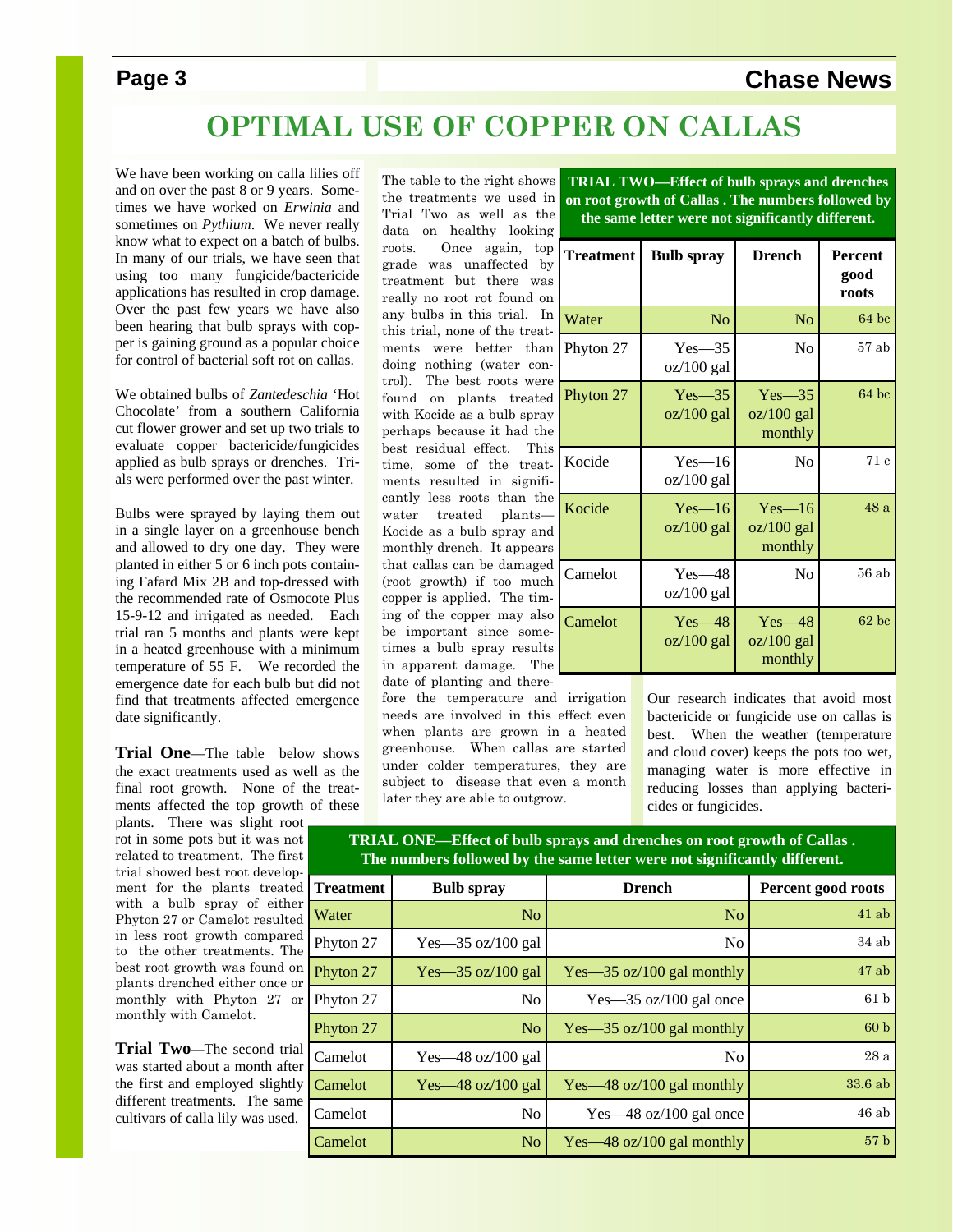## **Page 4** Chase News

**# of spots on vines** 

**# of spots on leaves** 

# **CONTROL OF PSEUDOMONAS LEAF SPOT ON MANDEVILLA**

**Treatment (interval used) Rate/100** 

Over the past 3 or 4 years, the IR-4 program has been funding trials on a wide range of bactericides including systemic acquired resistance (SAR) products like



Actigard, antibiotics like Kasumin, biological agents like Taegro and naturally derived products like Citrex and Regalia.

We received another sample of bacterial leaf spot on *Mandevilla* (above) las winter and when it proved to be pathogenic we decided to run a trial. The plants used in the trial were *Mandevilla* 'Alice Dupont' obtained from a plug and

cutting producer in Southern California. Liners were planted in 4 inch pots containing Fafard Mix 2 B and top -dressed with Osmocote Plus 15-9-12 on 25 February. Plants were grown in a greenhouse with a 55 F minimum.

The trial was started on 29 March and plants were sprayed on a 7 days interval (most treatments). The trial was conducted under intermittent mist to promote bacterial leaf

3 8 8 Pseudomonas leaf spot on Mandevilla stems



May, after six applications of the test products. In this trial, we noted development of stem spots as well as leaf spot—leaf spots were severe enough that leaf drop had started by the end of the trial (about a month after inoculation). The most effective treatments were Kasumin (OHP) and the combination of SP2015 (SePRO) and CuPRO. Products that failed to give significant reduction of leaf

Phyton 27 was very effective in preventing both leaf and stem spots but did cause some slight phytotoxicity on leaf undersides. This phytotoxicity was very similar to the initial symptoms of the Pseudomonas leaf spot creating a confusing situation. Unfortunately, the most effective product, Kasumin, also caused severe stunting on the Mandevilla. We have tested this active ingredient a number of times and have never seen a negative response. Perhaps Mandevilla are especially sensitive to this antibiotic.

Look for a summary article on these new bactericides for ornamentals in a grower magazine soon.

**Effect of bactericides on Pseudomonas leaf spot on Mandevilla. The numbers followed by the same letter were not significantly different.** 

Water noninoculated ----- 0.0 a 0.0 a Water inoculated  $\begin{array}{ccc} --1 & 32.1 \text{ c} & 10.4 \text{ b} \end{array}$ 

**gal.** 

| Actigard drench (28 days)                            | $0.25$ oz         | 12.5 ab                                                                                                                                                           | $5.8$ ab                                                                                                                                                                                                   |
|------------------------------------------------------|-------------------|-------------------------------------------------------------------------------------------------------------------------------------------------------------------|------------------------------------------------------------------------------------------------------------------------------------------------------------------------------------------------------------|
| Actigard spray (7 days)                              | $1 \Omega$        | $13.3$ ab                                                                                                                                                         | 2.5a                                                                                                                                                                                                       |
| Citrex spray (7 days)                                | $0.15$ ml/L       | 20.4 bc                                                                                                                                                           | 2.9a                                                                                                                                                                                                       |
| HM-0736 spray (7 days)                               | 14.4 oz           | $15.0$ ab                                                                                                                                                         | $6.2$ ab                                                                                                                                                                                                   |
| Kasumin spray (7 days)                               | 45 oz             | 1.2a                                                                                                                                                              | 0.1a                                                                                                                                                                                                       |
| SP2015 spray (7 days)                                | 12 oz             | 20.8 <sub>bc</sub>                                                                                                                                                | $4.2$ ab                                                                                                                                                                                                   |
| SP2015 and CuPRO spray<br>$(7 \text{ days})$         | 8 oz and<br>32 oz | 9.6ab                                                                                                                                                             | 0.4a                                                                                                                                                                                                       |
| Taegro alternate Drench/spray<br>$(14 \text{ days})$ | 3.5 oz            | 23.5 bc                                                                                                                                                           | 4.6 ab                                                                                                                                                                                                     |
| $Cg100$ spray (7 days)                               | 0.3%              | $22.1$ bc                                                                                                                                                         | 2.1a                                                                                                                                                                                                       |
| Regalia SC spray (7 days)                            | $1\%$             | 18.7 bc                                                                                                                                                           | 2.9a                                                                                                                                                                                                       |
| NAI-4201 drench (14 days)                            | 5 <sub>oz</sub>   | 13.7 ab                                                                                                                                                           | $5.8$ ab                                                                                                                                                                                                   |
| Phyton 27 spray (7 days)                             | 25 oz             | 13.3 ab                                                                                                                                                           | 0.4a                                                                                                                                                                                                       |
| Protect spray (7 days)                               | 24 oz             | 19.6 bc                                                                                                                                                           | 1.2a                                                                                                                                                                                                       |
| included as per the IR-4 protocol.                   |                   |                                                                                                                                                                   |                                                                                                                                                                                                            |
|                                                      |                   | spot after inoculation on 17 April. The<br>table above shows the exact treatments<br><b>We</b><br>recorded the final number of spots on<br>leaves and stems on 12 | spot were: Citrex, SP2015 (alone), Tae-<br>gro, Cg100, Regalia SC and Protect.<br>Some products were a little better at<br>preventing stem spots than the leaf spots<br>such as Citrex, Cg100 and Protect. |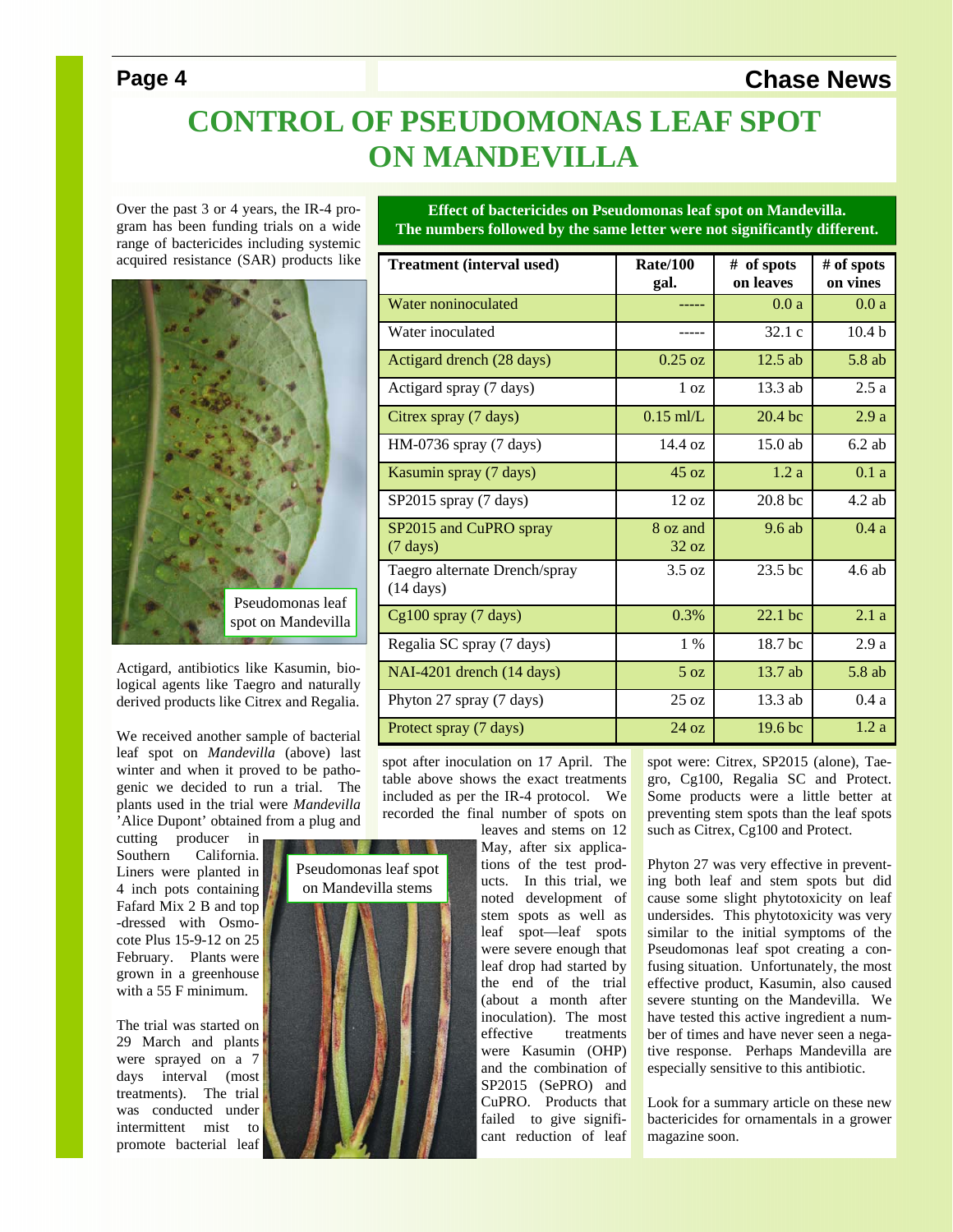# **Page 5** Chase News

# **RESEARCH REVIEW**

**BACTERIAL WILT PREVEN-TION WITH ESSENTIAL OILS—** Paret et al. at the University of Hawaii report on the effects of plant essential oils on bacterial wilt on ginger caused by *Ralstonia solanacearum*. Palmarosa, lemongrass and eucalyptus oils were evaluated for ability to reduce growth of *R. solancearum.* They were also tested at various rates for fumigation effects on potting medium infested with *R. solancearum* and finally tested ability of the essential oils to reduce disease development in ginger after treatment of the potting medium.

Lab tests showed that these Palmarosa and lemongrass oil significantly reduced growth of the bacterial wilt pathogen while eucalyptus oil was significantly less effective. These two essential oils were also very effective in killing cells of *R. solancearum* in potting media. After treatment, development of bacterial wilt in ginger was significantly reduced or delayed. The essential oil treatments were safe on the ginger at the rates tested. One drawback that the researchers mention is the "exorbitant" price of these oils in the US market. Large scale application of these oils is cost prohibitive at this time.

For a complete report see: Plant Disease 94:521-527.

### **SAGE EXTRACT AND PREVEN-TION OF GRAPE DOWNY MIL-DEW**—A group of researchers

(Dagostin et al.) from Italy and Germany tested the ability of *Salvia officinalis*  extract to protect grapes from downy mildew. In greenhouse trials where leaf



Grape downy mildew

 wetting could be controlled, sage extract gave up to 94% control. However, when 1/2 inch of rainfall occurred control was significantly reduced. Control was statistically the same as a copper hydroxide treatment in a year with little rainfall but was much lower (only 30%) in a year with heavy rainfall.

For a complete report see: Plant Disease 94:575-580.

### **DROUGHT STRESS TOLERANCE**

**IN BEDDING PLANTS**—Waterland, Campbell, Finer and Jones (The Ohio Agricultural Research and Development Center—Wooster, OH) completed a series of trials on abscisic acid (ABA) applications to reduce drought stress in bedding plants. ABA has been found to mediate stomate closure and thus reduce transpiration and water loss. ConTego (ABA from Valent) was applied as a spray or drench to impatiens, petunia, geranium, marigold, salvia and pansy. Some plants developed chlorosis after treatment which was related to drought stress. Shelf life was extended from 2-4 days on the majority of these plants when sprayed with ConTego and was a little longer when applied as a drenched.

For a complete report see: HortScience 45(3):409-413.

### **CULTIVAR RESISTANCE TO AZALEA POWDERY MILDEW**—

Long, Krebs and Koksana working at three Mid-western Universities reported on field and lab testing of deciduous azaleas for resistance to powdery mildew. This disease occurs often on deciduous azaleas and has been worked on since the 1980's. The pathogen is *Erysiphe azalea* where it can attack leaves, fruits, flowers and stems. These researchers tested 41 cultivars in the field in Ohio and Minnesota over a 3 year period. Their results were moderately consistent with those of previous reports for the same cultivars. A summary of some of their results from the field trials is shown in the table to the right.

For a complete report see: HortScience 45(5):784-789.

| <b>Immune or very resistant</b> |  |  |
|---------------------------------|--|--|
| <b>Fragrant Star</b>            |  |  |
| Garden Party                    |  |  |
| Millenium, Parade               |  |  |
| Popsicle, June Flame            |  |  |
| Snowbird, Magic                 |  |  |
| Late Lady                       |  |  |
| <b>Pink and Sweet, Lollipop</b> |  |  |
| <b>Resistant</b>                |  |  |
| <b>Jane Abbott</b>              |  |  |
| Northern Hi-Lights              |  |  |
| Homebush, Golden Lights         |  |  |
| <b>Apricot Sunrise</b>          |  |  |
| Jolie Madame, Tri-Lights        |  |  |
| Crimson Tide                    |  |  |
| <b>Mandarin Lights</b>          |  |  |
| <b>Susceptible</b>              |  |  |
| Molalla Red, White Lights       |  |  |
| <b>Yellow Pom Pom</b>           |  |  |
| Fireflash, Fireball             |  |  |
| George Reynolds                 |  |  |
| Klondyke, Gibraltar             |  |  |
| Rosy Lights, Orchid Lights      |  |  |
| Cannon's Double                 |  |  |
| <b>Western Lights</b>           |  |  |
| Lemon Lights, Cheerful Giant    |  |  |
| <b>Very Susceptible</b>         |  |  |
| <b>Mount Saint Helen</b>        |  |  |
| Arneson Gem,                    |  |  |
| <b>Strawberry Ice</b>           |  |  |
| Arneson Ruby                    |  |  |
| Orange Jolly, Yellow Cloud      |  |  |
| Irene Koster                    |  |  |